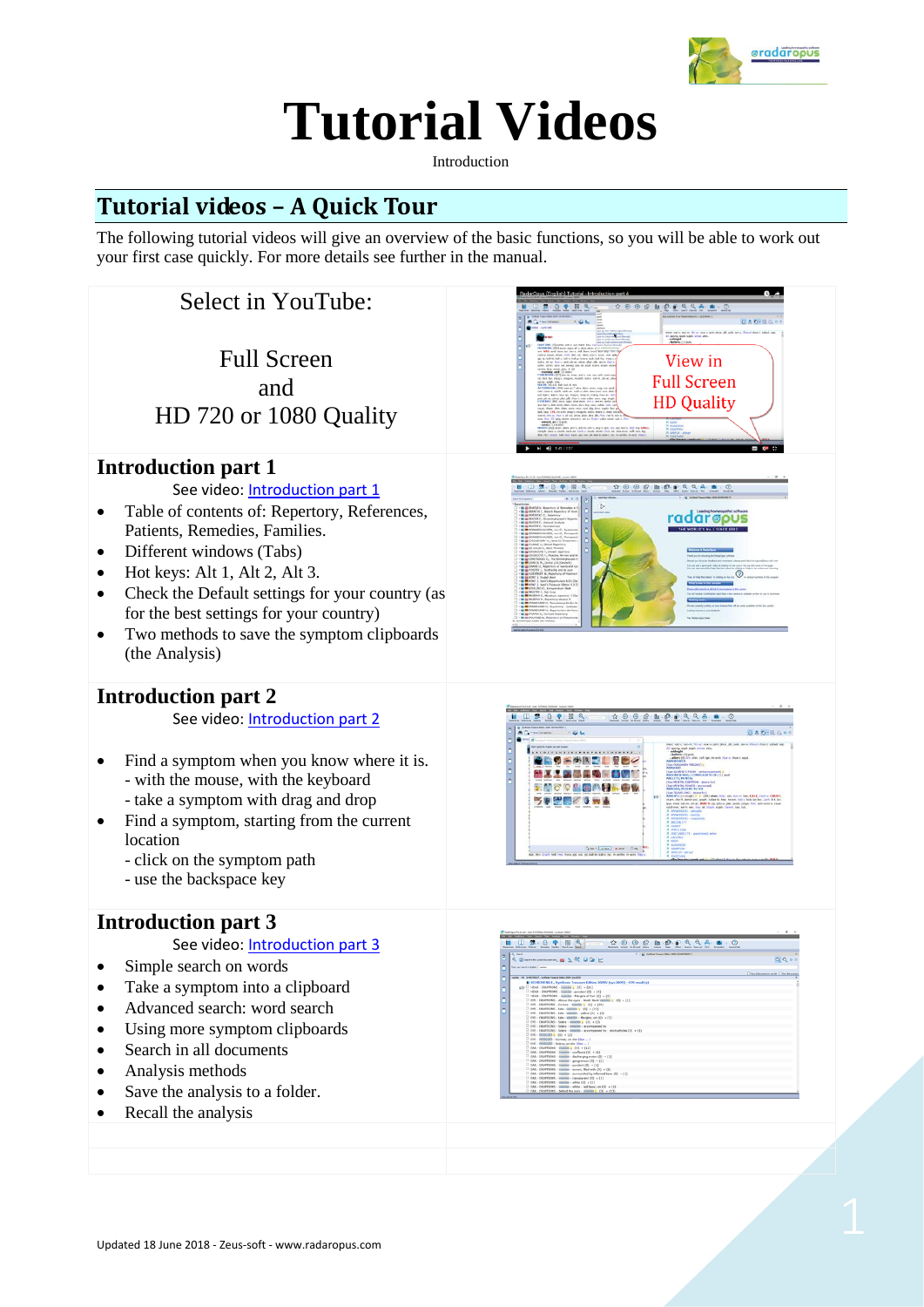

### **Introduction part 4**

See video[: Introduction part 4](https://www.youtube.com/watch?v=-wK-PG3SUmg)

- Remedy search through Synthesis
- Remedy comparison through Synthesis

#### **Save clipboards separately**

See video: [Save clipboards separately](https://youtu.be/bmjGNfn4LDo)

- Save clipboards in a quick way, outside of the patient file, but still securely inside RadarOpus. It is called "save to a folder". *Have your patient information stored in a secure way.*
- Export and send to a colleague (not secure)

#### **Save clipboards to the patient file (manually)**

See video[: Save to patient file manually](https://youtu.be/AJrBF_i6OLM)

Save clipboards manually to the patient file. *Have your patient information stored in a secure way.*

#### **The patient file basics**

See video[: Patient file basics](https://youtu.be/Fl-bJWu2GT8)

The basics how to work with the patient file, and how the symptom clipboards are saved automatically. *Have your patient information stored in a secure way!*









# *Symptom Clipboards*

#### **Symptom clipboards - part 2**

See video: [Clipboards part 2](https://youtu.be/ea5F8q7Y-Ns)

- Analysis methods
- Symptom intensity
- Combine / group symptoms
- Word search using AND, OR
- Elimination
- Excluding
- Show excluded remedies